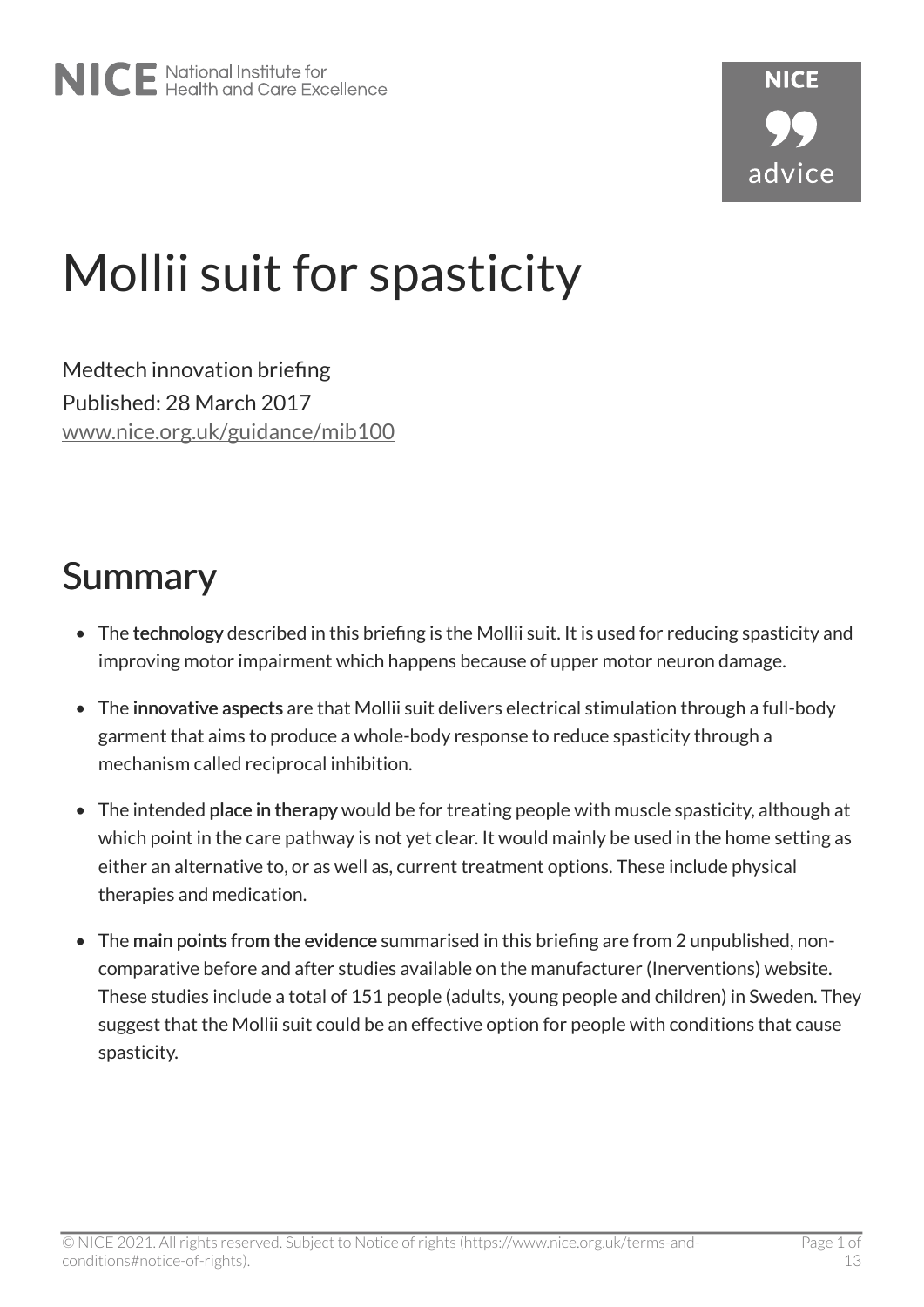- Key uncertainties around the technology are that the evidence base is still developing with, as yet, no randomised controlled trials or independent comparative observational studies. Therefore, it is not clear whether the Mollii suit is effective when compared with other treatments. Because the available evidence was generated in Sweden and baseline care was not reported, it is unclear how generalisable findings are to the UK.
- The cost of the Mollii suit is £4,100 per unit (excluding VAT). The resource impact for the NHS is highly uncertain because of a lack of evidence.

# The technology

The Mollii suit (Inerventions), previously known as the Elektrodress, is a jacket and trousers that are designed to give therapeutic electrical stimulation to people with muscle spasticity.

The Mollii suit is a full-body garment which uses a type of transcutaneous electrical nerve stimulation (TENS). It delivers electrical stimulation to the wearer's skin through electrodes in the suit. The Mollii suit includes 58 electrodes, a subset of which are activated for each person, depending on the muscle pairs being targeted. The electrical stimulation is intended to stimulate the sensory nerves through the muscle spindles, while avoiding contraction of the muscle spindles themselves, so-called 'sub-threshold sensory stimulation'. The suit has a programmable control unit. Negative side effects have been reported to be minimal and short lived (for example, tingling but no pain).

The device is designed for home use after an initial assessment, in which a trained therapist sets the device settings to the individual's needs. The settings are saved to allow for home use with minimal training. The Mollii suit is worn for 60 to 90 minutes every other day, with the aim of reducing muscle spasticity and improving movement for up to 48 hours after each session. The company states that with regular use the effects may extend beyond 48 hours, and that the system is suitable for long-term use.

The device can be worn by both adults and children with muscle spasticity caused by brain injury (for example, because of stroke or cerebral palsy). It aims to reduce muscle stiffness and undesired reflexes. This enables improved muscle and joint movements, including greater balance and muscle control. The Mollii suit is available in 26 different sizes and is suitable for children aged 2.5 years and over (about 95 cm) up to adults with a maximum weight of 19 stones (120 kg).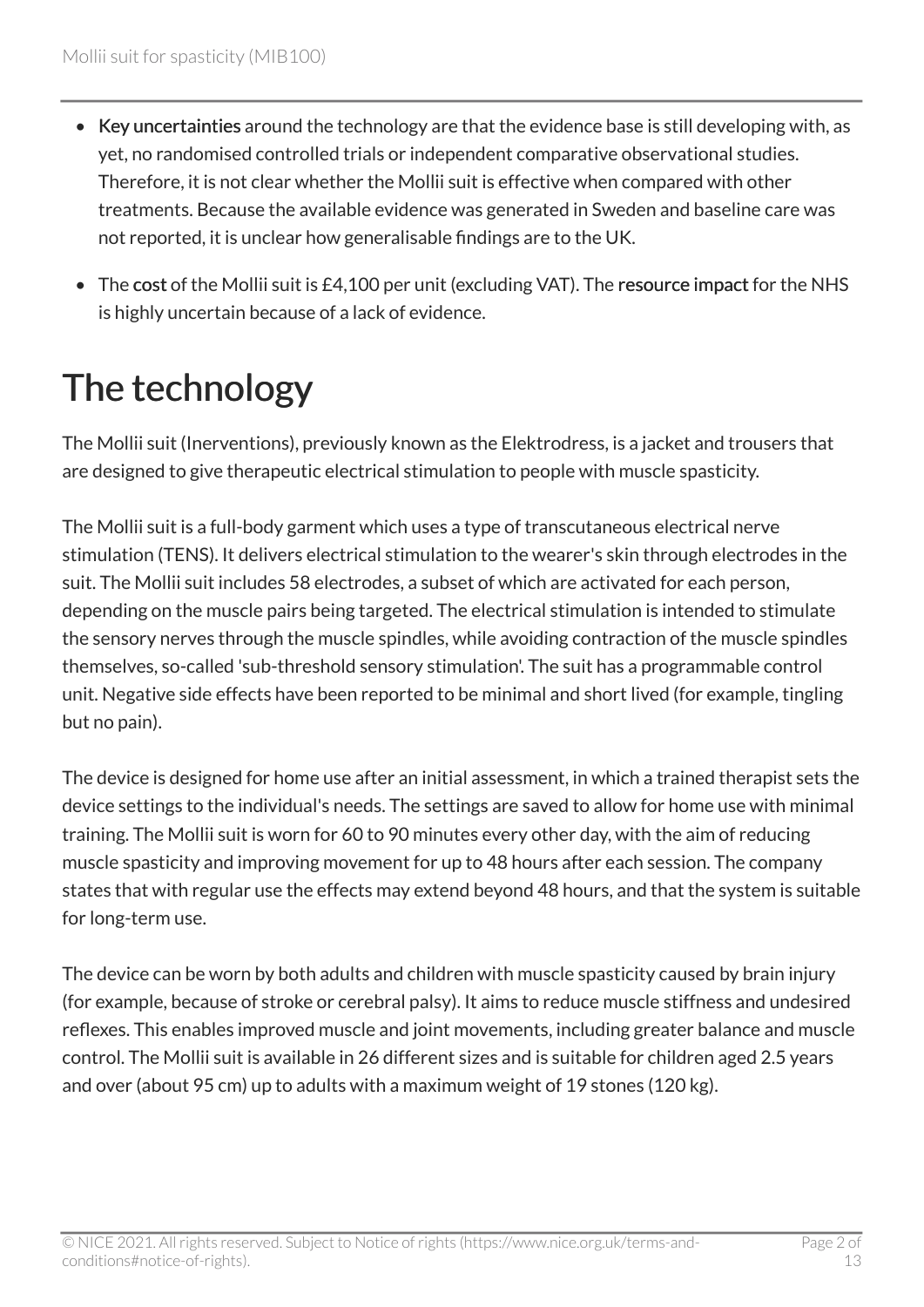#### Innovations

The potentially innovative aspect of the Mollii suit is the sub-threshold sensory electrical stimulation to cause reciprocal inhibition of the muscles.

The design of the full-body suit is intended to target a range of different muscles simultaneously, rather than focusing on an isolated muscle contraction. This is claimed to improve muscle tone, range, control and movement.

The Mollii suit is designed to address several muscle and motor function problems. The manufacturer proposes that it therefore differs from most TENS and functional electrical stimulation devices, which are more commonly used for a specific indication, for example, to reduce pain in a localised area or to help walking.

## Current NHS pathway

Currently, a person with a motor function or muscle tone disorder will typically be referred to secondary care. Many different management techniques are used depending on the severity of spasticity. Management may be directed by different professionals (a paediatrician or paediatric neurologist, physiotherapist, occupational therapist, orthotist, surgeon, parent or carer).

Management approaches will be determined by each person's specific health condition. They can include: physical and occupational therapy, orthoses, and pain and spasticity medication (for example, baclofen, diazepam or local injection of botulinum toxin type A). In certain people, surgery (for example, orthopaedic surgery or selective dorsal rhizotomy) may be also considered. NICE guidance on [managing spasticity in under 19s](http://www.nice.org.uk/guidance/cg145) gives options specifically for children.

## Population, setting and intended user

The Mollii suit can be used for adults and children with muscle spasticity or other motor function disorders. Examples of relevant populations include, but are not limited to, people with neurological disease such as cerebral palsy or multiple sclerosis, stroke, acquired brain injury and spinal cord injury. The Mollii suit could be considered as well as, or instead of, standard treatment options, including functional electrical stimulation, in several different post-acute care pathways. However, it is expected that all people using the Mollii suit would continue with physical therapy and exercise treatments. Because the suit is not yet used within the NHS, it is not clear how the Mollii suit would be integrated into existing pathways. Current NHS practice is unlikely to change substantially if the Mollii suit is used as part of the current treatment options.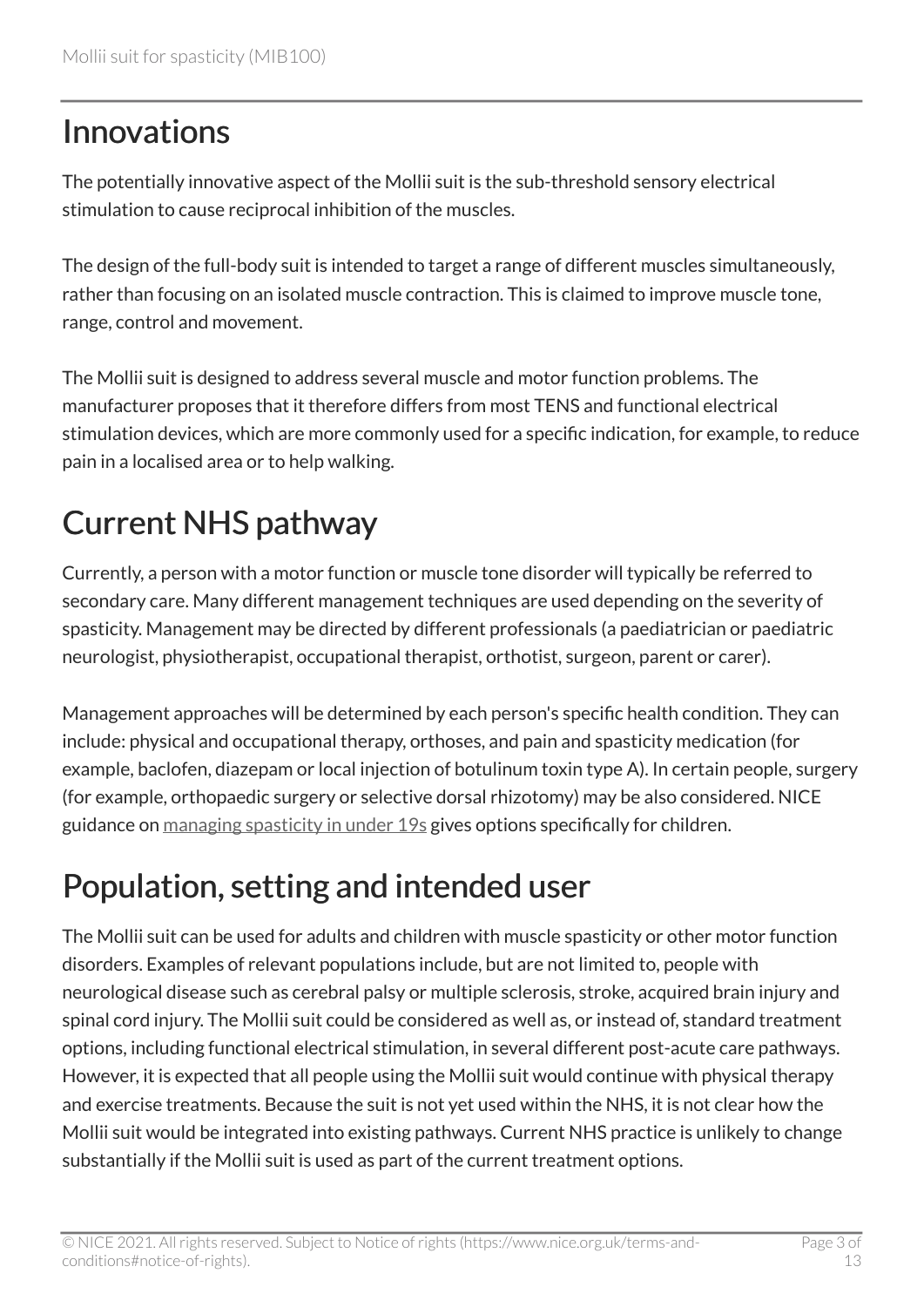Before starting treatment with the Mollii suit, the person is assessed to identify their individual response and whether the device is effective. The treatment is deemed to be suitable for the person if they show a noticeable neurological response, such as reduced spasticity or reduced pain. The manufacturer states that people with spasticity, high muscle tone, over activity or balance issues tend to show the most noticeable responses during the initial assessment.

After the initial assessment in an outpatient or inpatient secondary care setting, the Mollii suit is mainly intended to be used at home (with additional help from a carer if needed). It may also be used in an inpatient or outpatient setting in hospitals and rehabilitation centres.

If the Mollii suit were to be adopted by the NHS, appropriately trained physiotherapists or other clinicians would offer it to people for whom it would be suitable. Training takes 2 days and covers the theoretical and practical aspects of the technology. Therapists must have enough knowledge and experience in neurophysiology to be suitable for training. No formal training is needed for the person having the Mollii suit, or their carer.

#### **Costs**

#### Technology costs

The 2017 list price of the Mollii suit and its consumables is £4,100 (excluding VAT). This includes the initial assessment and programming of the device, as well as a follow-up assessment with a Mollii suit-trained clinician or therapist. Growing children and some adults may need reassessment to adjust the suit settings. These sessions are provided by the company and currently cost £100 to £150. The cost of an NHS physiotherapist's time to do an assessment is expected to be similar (grade and setting dependent; [PSSRU 2016\)](http://www.pssru.ac.uk/project-pages/unit-costs/). Alterations for size and fit of the suit cost between £190 and £260 (excluding VAT).

The manufacturer's warranty for the device is 2 years, but it is expected that an adult can use the device for 3 to 4 years. The lifespan of the device is expected to be shorter with children because they are growing, but if a suit is returned within 1 year, another new or reconditioned garment may be bought at half the cost. The Mollii suit is sold with 4 AAA rechargeable batteries and a wall charger. Depending on the person's patterns of use, batteries should allow 4 to 6 sessions of use before they need recharging. It is expected that the batteries will need replacing after 1 to 2 years of use. The cost of replacement batteries, as well as home washing of the garment, is expected to be incurred by the person using the device.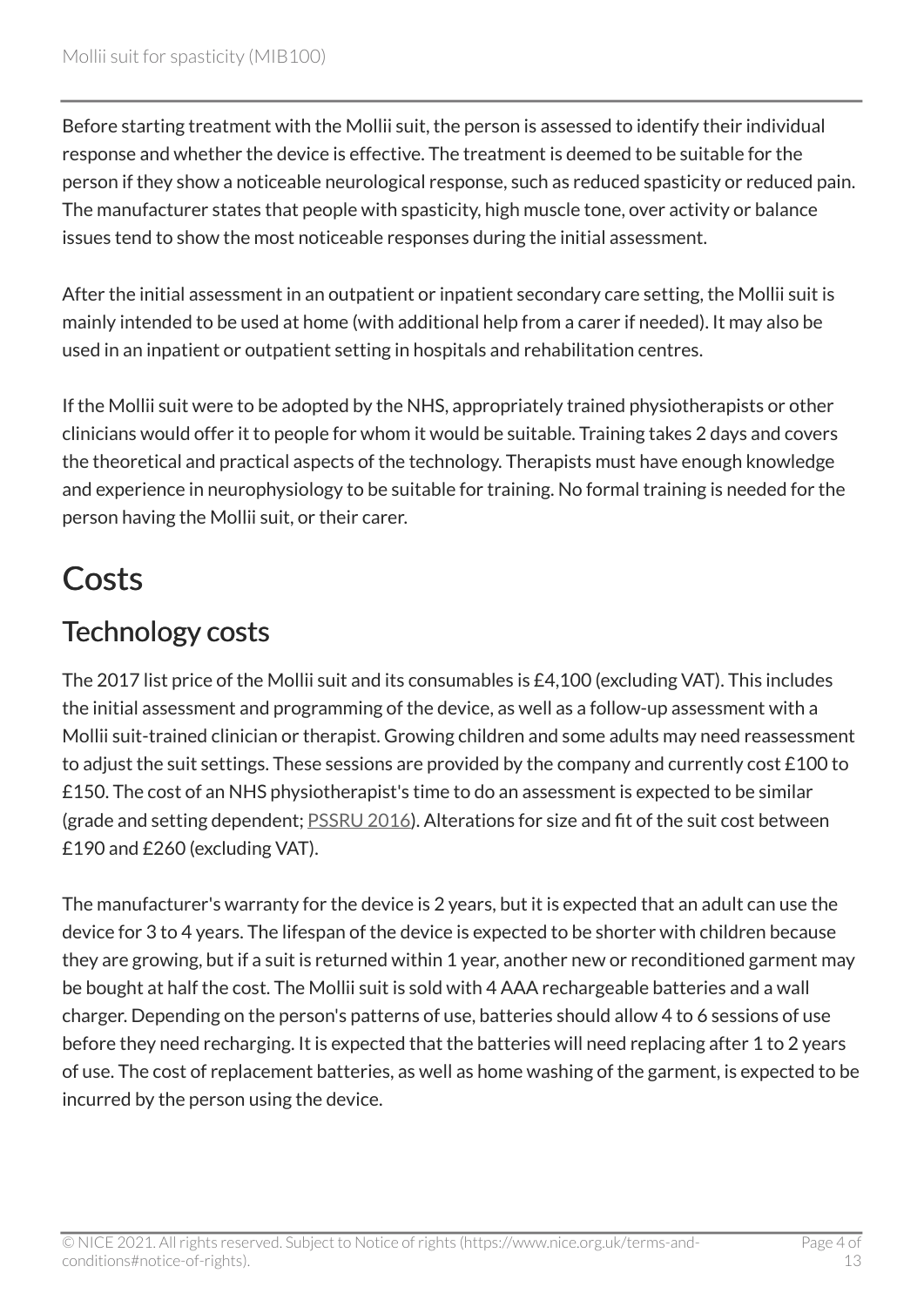#### Costs of standard care

Several options are available in current standard NHS care. The least costly therapeutic option is oral baclofen, costing £40.30 per year for a 60 mg/day dose ([Drug Tariff January 2017\)](http://www.drugtariff.nhsbsa.nhs.uk/#/00446515-DC_2/DC00445856/Part%20VIIIA%20products%20B), in addition to the costs of monitoring and consultations. Local injection with botulinum toxin twice yearly has an estimated annual cost of £870 and £1,263 for adults and children respectively, including followup but not the first initial consultation for treatment [\(NHS reference costs 2015/16](https://www.gov.uk/government/publications/nhs-reference-costs-2015-to-2016)). Intrathecal baclofen therapy, taking into account the implantable pump lifetime (7 years), has an average annual cost of £2,093 and £3,318 for adults and children respectively [\(NHS reference costs 2015/](https://www.gov.uk/government/publications/nhs-reference-costs-2015-to-2016) [16;](https://www.gov.uk/government/publications/nhs-reference-costs-2015-to-2016) [Drug Tariff January 2017](http://www.drugtariff.nhsbsa.nhs.uk/#/00429017-DC/DC00428327/Part%20VIIIA%20products%20B)). The annual cost of staff time for physiotherapy once per week is about £6,686 [\(PSSRU 2016\)](http://www.pssru.ac.uk/project-pages/unit-costs/). The cost of selective dorsal rhizotomy surgery is estimated at £25,362 (NICE guideline on [spasticity](http://www.nice.org.uk/guidance/cg145)).

#### Resource consequences

The Mollii suit is currently provided by private or third-sector health organisations. Some NHS trusts have been involved with initial assessments of the technology but it is not currently in routine NHS use.

If the Mollii suit were shown to improve clinical outcomes compared with current interventions, it has the potential to be cost neutral or cost saving, for example, through reduced length of stay if used concurrently in hospital rehabilitation, or reduced need for health and social support because of improved rehabilitation outcomes. Cost savings could also result if the technology was shown to reduce the need for concurrent medication or the need for surgery. However, if the Mollii suit was adopted as an adjunct to existing therapies, more costs might be incurred, especially if there was no long-term reduction in medication use or surgical procedures.

Because of variation in practice and the different needs and severity of spasticity in people affected by the various conditions mentioned, the resource impact of adopting this technology is highly uncertain. However, it is not anticipated that the adoption of this technology would present practical difficulties or need changes in facilities and infrastructure.

# Regulatory information

The Mollii suit (previously known as Elektrodress) was CE marked as a class IIa medical device in December 2012.

A search of the Medicines and Healthcare products Regulatory Agency website revealed that no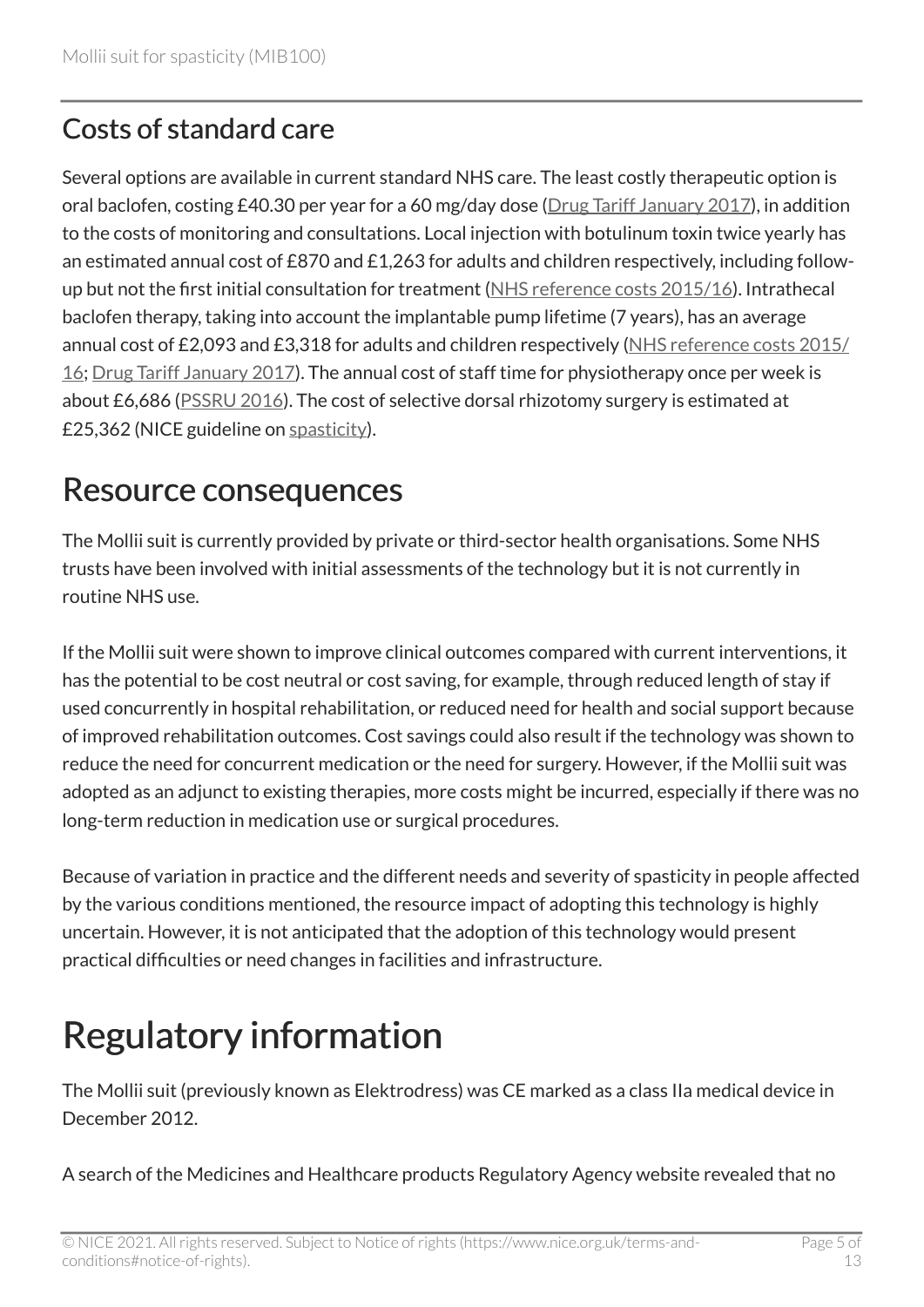manufacturer field safety notices or medical device alerts have been issued for this technology.

## Equality considerations

NICE is committed to promoting equality, eliminating unlawful discrimination and fostering good relations between people with particular protected characteristics and others. In producing guidance and advice, NICE aims to comply fully with all legal obligations to: promote race and disability equality and equality of opportunity between men and women, eliminate unlawful discrimination on grounds of race, disability, age, sex, gender reassignment, marriage and civil partnership, pregnancy and maternity (including women post-delivery), sexual orientation, and religion or belief (these are protected characteristics under the Equality Act 2010).

People with spasticity may be regarded as having a disability under the Equality Act 2010 if their condition adversely affects their ability to carry out daily activities for more than 12 months. The Mollii suit is contraindicated for people with implanted electronic medical devices and may not be suitable for pregnant women. Disability and pregnancy are protected characteristics under the Equality Act.

## Clinical and technical evidence

A literature search was done for this briefing in accordance with the [interim process and methods](https://www.nice.org.uk/Media/Default/About/what-we-do/NICE-advice/Medtech-innovation-briefings/MIB-interim-process-methods-statement.pdf)  [statement.](https://www.nice.org.uk/Media/Default/About/what-we-do/NICE-advice/Medtech-innovation-briefings/MIB-interim-process-methods-statement.pdf) This briefing includes the most relevant or best available published evidence relating to the clinical effectiveness of the technology. Further information about how the evidence for this briefing was selected is available on request by contacting [mibs@nice.org.uk.](mailto:mibs@nice.org.uk)

## Published evidence

Two pilot studies are summarised in this briefing, both done in Sweden and reported on the manufacturer's website. These are an effectiveness study ([Westerlund et al. 2012](http://inerventions.se/en/research/?readmore=the-inerventions-method); n=117), and a cost-effectiveness study [\(Shi et al. 2012](http://inerventions.se/en/research/?readmore=the-inerventions-method); n=35).

#### Overall assessment of the evidence

The current evidence base for this technology is low in quality and quantity. There are no published randomised controlled studies or high quality comparative observational studies available to assess the effectiveness of the Mollii suit. The pilot studies summarised in  $table 1$  $table 1$  $table 1$ , alongside several</u> patient case studies and expert testimony, suggest that the Mollii suit could be clinically and cost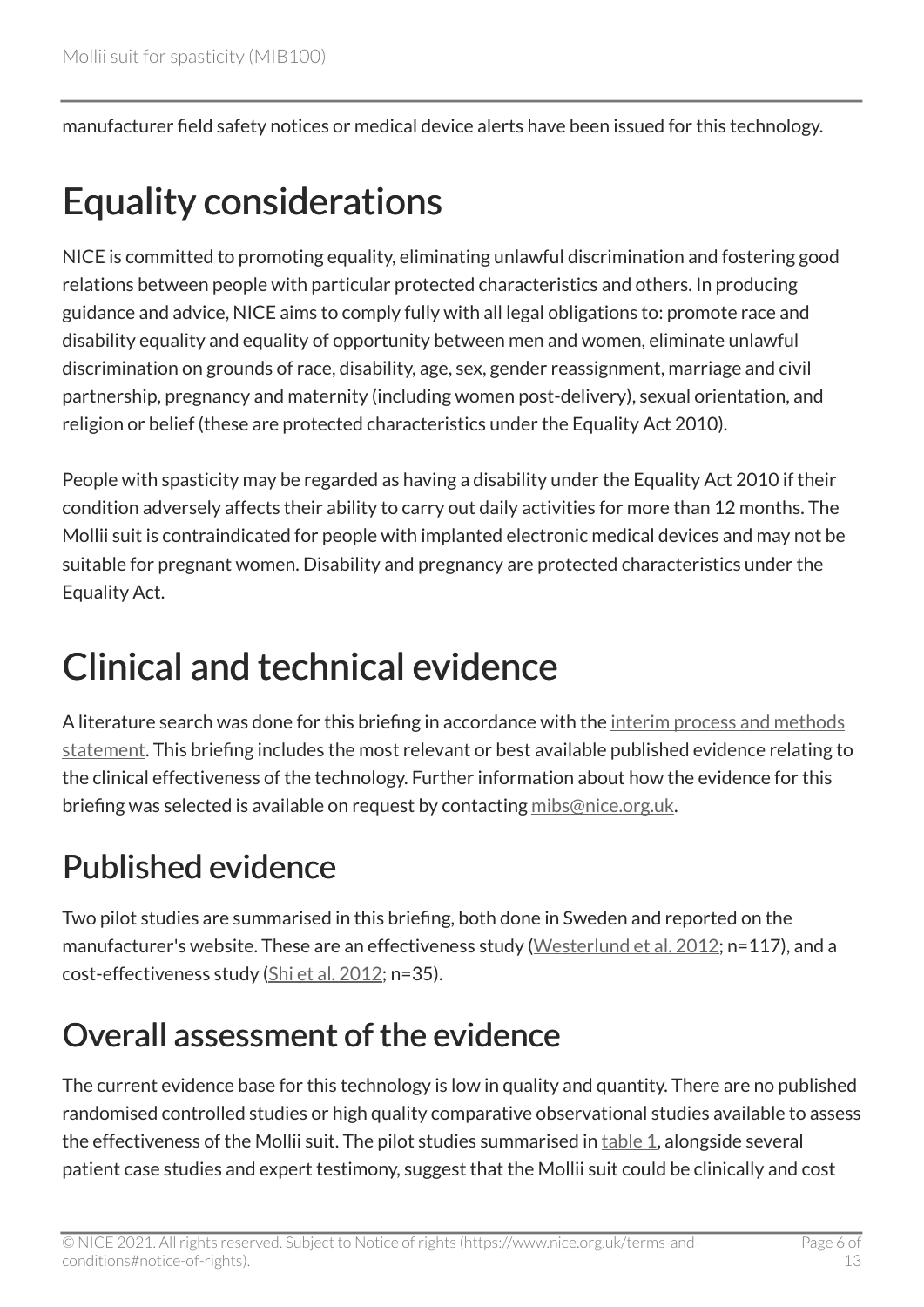effective. However, poor reporting of the pilot studies makes quality assessment and interpretation of findings difficult. It is not clear how well the findings apply to the NHS because baseline care is not clearly described in the studies and the study setting is Sweden.

The available studies have not been published in a peer-reviewed journal. This means that the design, methods and conclusions of these studies have not been critiqued by experts in the field. The studies have academic authorship but some of the authors are directly employed by the manufacturer and this raises the potential for conflicts of interest. It is understood that a multicentred randomised crossover study is ongoing and this may improve the quality of the evidence base and reduce uncertainty.

Based on the current evidence there is uncertainty about the population group which would benefit most from using the Mollii suit, and whether it is best used as a first-line therapy option or in addition to ongoing care. These 2 treatment strategies could be assessed as 2 distinct interventions in future studies. Clear description and selection of study participants is needed, including information on concurrent therapies. Subgroup analysis of people with different conditions should be considered.

Apart from improvement in specific clinical outcomes, the pilot studies suggest there may be an improvement in quality of life, as well as a reduction in resource use (because study participants cancelled planned healthcare contacts). The size of effect is currently unclear and although shortterm side effects are reported to be minimal, the long-term effect of regular use is uncertain. Future studies should consider measuring quality of life and resource use to allow for cost-utility analysis.

Table 1 summarises the clinical and economic evidence as well as its strengths and limitations.

#### <span id="page-6-0"></span>Table 1 Summary of the best available evidence for the Mollii suit

| Westerlund et al. (2012)                     |                                                                                                                                                                                                                                                                      |  |
|----------------------------------------------|----------------------------------------------------------------------------------------------------------------------------------------------------------------------------------------------------------------------------------------------------------------------|--|
| Study size,<br>design and<br><b>location</b> | A before and after observational pilot case series of 117 people with cerebral<br>palsy (79%), acquired brain injury or stroke (8%) and other neurological<br>diagnoses (13%) who had used the device for at least 6 months (average 12 to<br>15 months), in Sweden. |  |
| Intervention<br>and<br>comparator(s)         | Intervention: the Mollii suit<br>Comparator: none.                                                                                                                                                                                                                   |  |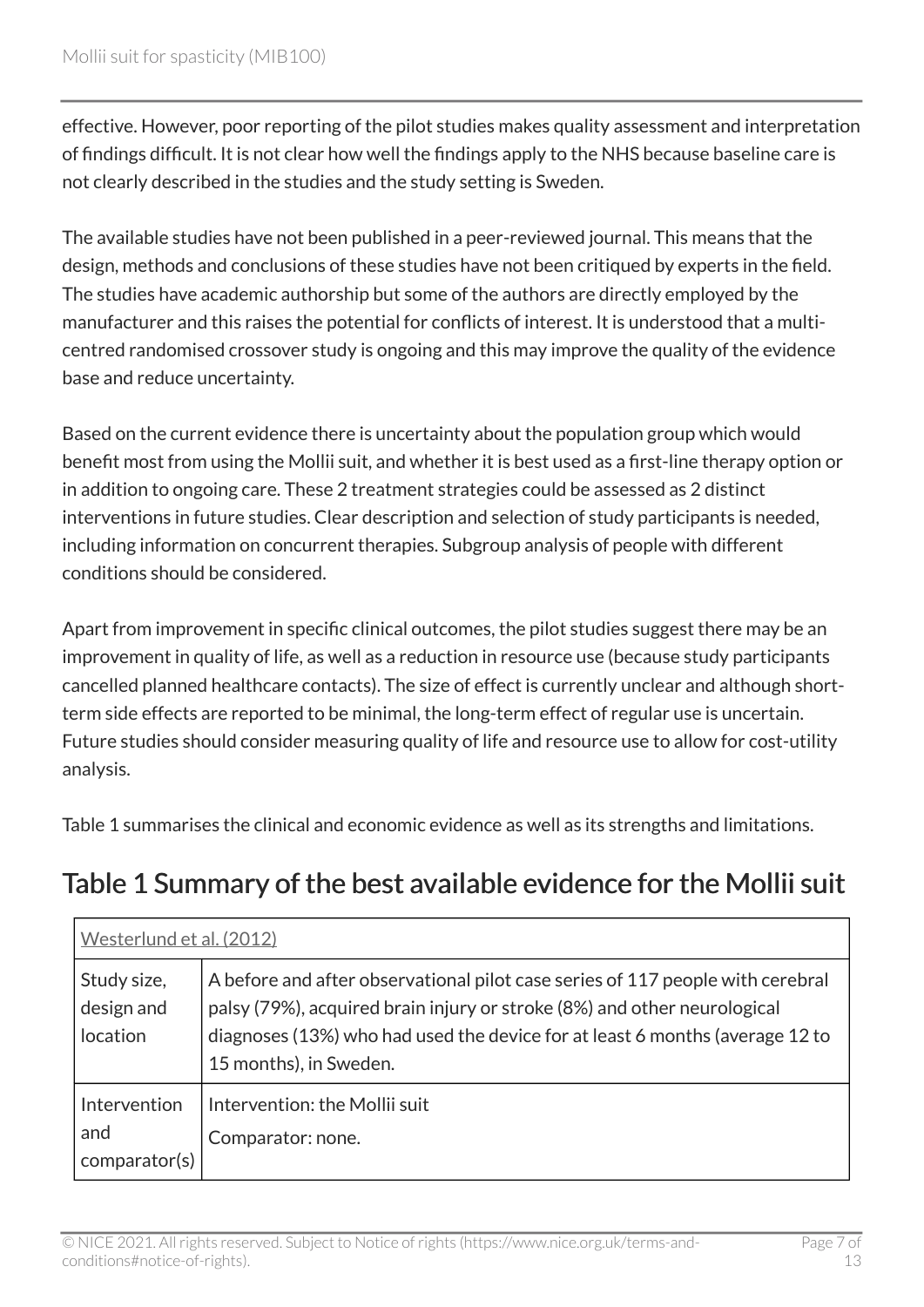| Key<br>outcomes                       | Movement improved in 61% of patients; ability to straighten the hand or<br>fingers improved in 46% and 34% respectively, and general spasticity was<br>reduced in 60%. At baseline, 32% of the patients had planned spasticity<br>treatments (for example, botulinum toxin injection) and 90% of these patients<br>were able to cancel these treatments because of improvement. Use of 1 or<br>more assistive devices, such as wheelchair and walker, was stopped by 24% of<br>the patients. Negative effects on digestion, mobility, spasticity or pain were<br>reported by 4% of patients.                                                                                  |
|---------------------------------------|-------------------------------------------------------------------------------------------------------------------------------------------------------------------------------------------------------------------------------------------------------------------------------------------------------------------------------------------------------------------------------------------------------------------------------------------------------------------------------------------------------------------------------------------------------------------------------------------------------------------------------------------------------------------------------|
| Strengths and<br>limitations          | The population and intervention were not fully described. The population<br>group appears to be heterogeneous in terms of health condition and<br>concurrent therapy options such as physiotherapy regimes. No subgroup<br>analysis was given, making interpretation of results difficult. The intervention<br>was not compared directly to a specific form of standard care, or other<br>alternative treatments.<br>Outcomes were not validated (only 'positive' or 'negative' changes from<br>baseline, represented graphically as the proportion of people experiencing<br>change rather than an indication of magnitude) and there was a variable length<br>of follow-up. |
|                                       | It is unclear if the findings have potential to be clinically or statistically<br>significant.                                                                                                                                                                                                                                                                                                                                                                                                                                                                                                                                                                                |
| Shi et al. (2012)                     |                                                                                                                                                                                                                                                                                                                                                                                                                                                                                                                                                                                                                                                                               |
| Study size,<br>design and<br>location | An economic pilot study, in 34 children with cerebral palsy, based on clinical<br>measurements, interviews and a survey before and after use of the Mollii suit<br>in Sweden.                                                                                                                                                                                                                                                                                                                                                                                                                                                                                                 |
| Intervention<br>and<br>comparator(s)  | The Mollii suit was compared with oral baclofen, botulinum toxin injection or<br>surgery. A precise definition of the intervention and comparators was not<br>given.                                                                                                                                                                                                                                                                                                                                                                                                                                                                                                          |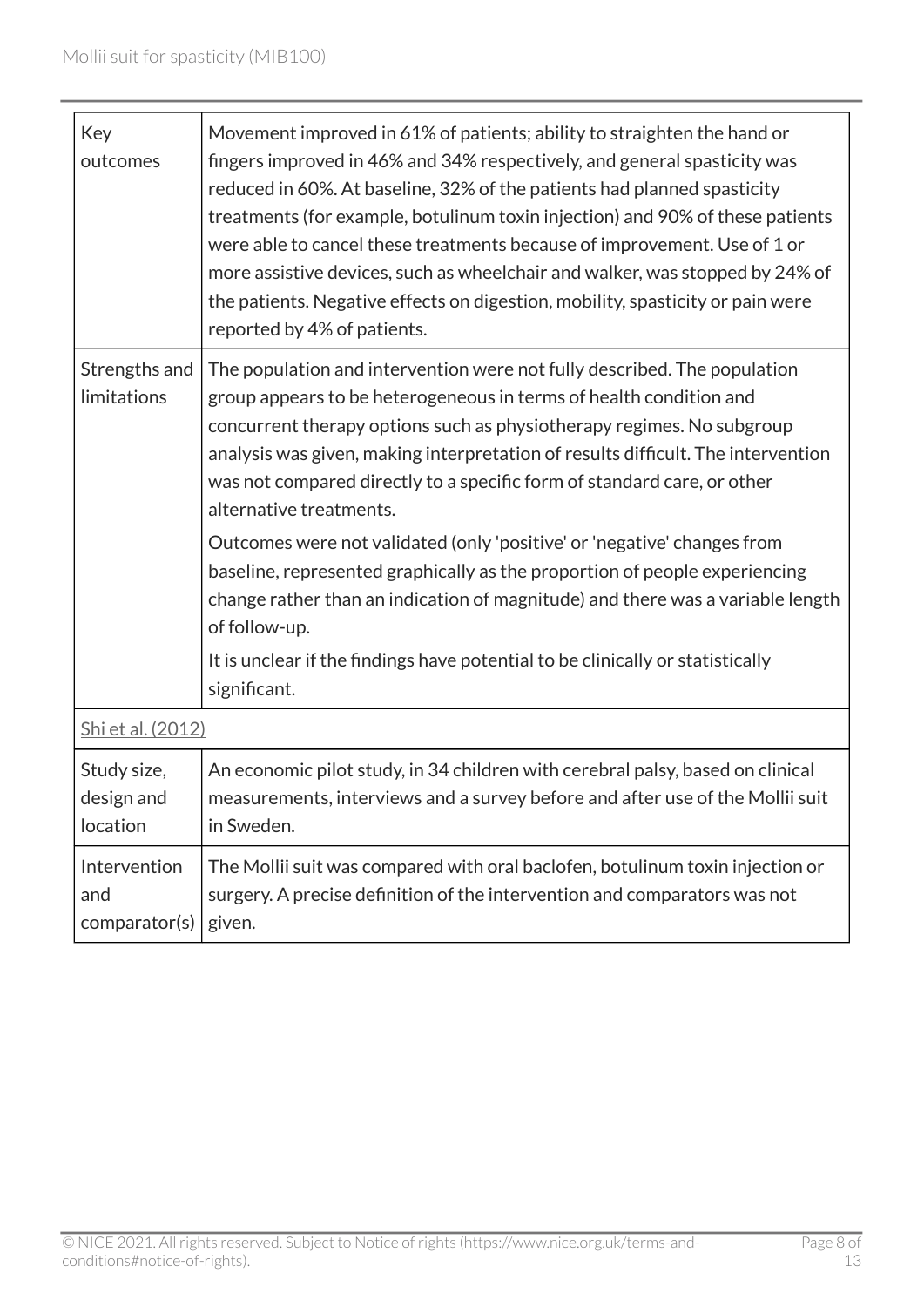|  | Key<br>outcomes              | Spasticity in the hip, knee and foot improved in 100% of the sample. Absolute<br>values (derived using a visual analogue scale) were given graphically for life<br>quality, pain, spasm, daily activity, functional mobility, ability to sit and stand,<br>body structure and function, and gross motor function. Costs were reported in<br>Swedish Krona. Reduced healthcare resource use was reported with use of the<br>intervention, except for an increase in the use of assistive devices. The authors<br>state that the Mollii suit was more effective than all alternative treatments in<br>this study, and less costly than baclofen and surgery (with similar costs to<br>botulinum toxin). |
|--|------------------------------|-------------------------------------------------------------------------------------------------------------------------------------------------------------------------------------------------------------------------------------------------------------------------------------------------------------------------------------------------------------------------------------------------------------------------------------------------------------------------------------------------------------------------------------------------------------------------------------------------------------------------------------------------------------------------------------------------------|
|  | Strengths and<br>limitations | The selection of the sample was reported to be randomised, but no further<br>detail of the baseline patient characteristics was given.<br>Costs were sourced from Swedish providers and from the literature. Non-<br>health care costs, such as work and study costs, were included and this<br>suggests a societal rather than a health and social care perspective. It appears<br>that discounting was not appropriately applied. Sensitivity analysis was only<br>done on costs, but the most and least costly scenarios were not further<br>described.                                                                                                                                            |
|  |                              | Authors reported graphically that the intervention was as or more effective,<br>and as or less costly, than its comparators thus indicating cost effectiveness.<br>The final outcome of the study is unclear because the composite measure of<br>effectiveness was not clearly defined. Also, it is not clear how effectiveness<br>estimates for the comparator interventions were derived.                                                                                                                                                                                                                                                                                                           |

#### Recent and ongoing studies

No ongoing or in-development trials were identified from a search of publically available clinical trial databases. However, the manufacturer identified the following studies that are currently in development:

• An international 3-centre randomised crossover study of patients with cerebral palsy and stroke, with an observational study in patients with spinal cord injury in close collaboration with the Karolinska Institute, Hvidovre Hospitale in Copenhagen and the Medical University of Vienna. Status: preliminary work started in October 2016, with a study end date in 2018. Indication: stroke, cerebral palsy and spinal cord injury. Comparators: the Mollii suit.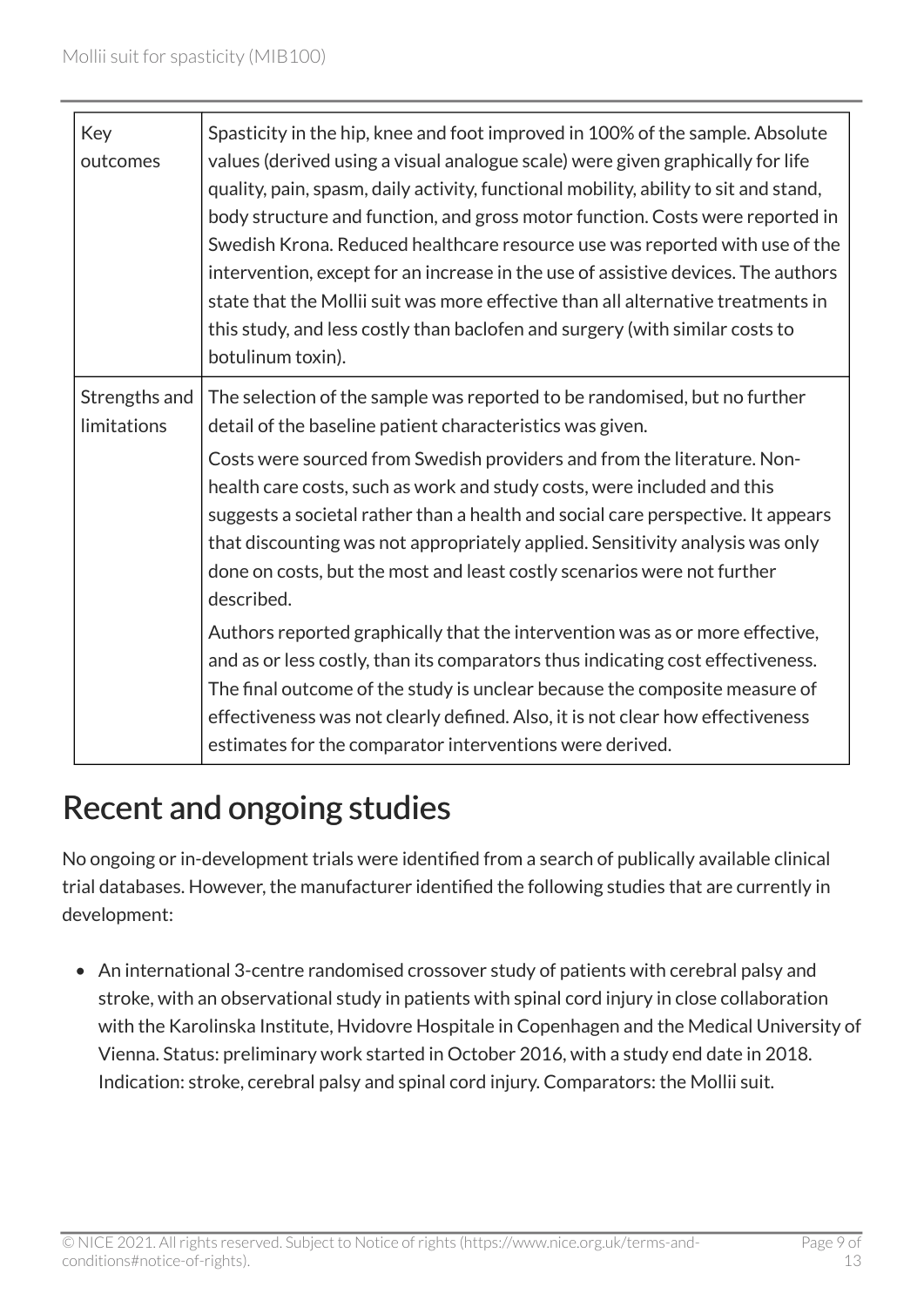• A clinical trial to compare the effect of the Mollii suit with that previously achieved with botulinum toxin, in children with cerebral palsy (County Hospital in Falun, Sweden). Status: preliminary work has started, and the trial duration will be 6 months. Publication is expected in 2017. Comparators: the Mollii suit, botulinum toxin.

## Specialist commentator comments

Comments on this technology were invited from clinical experts working in the field and relevant patient organisations. The comments received are individual opinions and do not represent NICE's view.

One of the commentators has used the device with 9 patients (each using the suit for 1 hour) as part of a trial with the manufacturer. Two other commentators were familiar with the technology, but 1 stated that this was only through reading of the literature and neither had used the technology with their own patients. None of the commentators were involved in the development of the technology.

#### Level of innovation

One commentator stated that the use of electrical stimulation for the treatment of medical disorders has been limited because of lack of efficacy and tolerance by patients, especially children with learning disabilities. However, they added that the Mollii suit is a promising concept because current treatments, such as medication and surgical options, are associated with side effects, need monitoring or are expensive to administer. A second commentator stated that the Mollii suit is completely new compared with existing technologies and there is no other whole-body subthreshold electrical stimulation suit currently available. This commentator was not aware of any other technology that would already supersede or replace this technology. A third commentator felt that more evidence would be needed to determine the benefits of the technology.

## Potential patient impact

One commentator remarked that for people with neurological impairment, the device could have a large effect, including reducing spasticity, increasing muscle strength and control and decreasing stiffness and pain associated with tone and lack of movement. This could reduce the need for drug therapy and increase quality of life, as well as improve recovery after injury. They reflected that in their limited experience of using the Mollii suit, each of the people who had used the suit experienced benefits.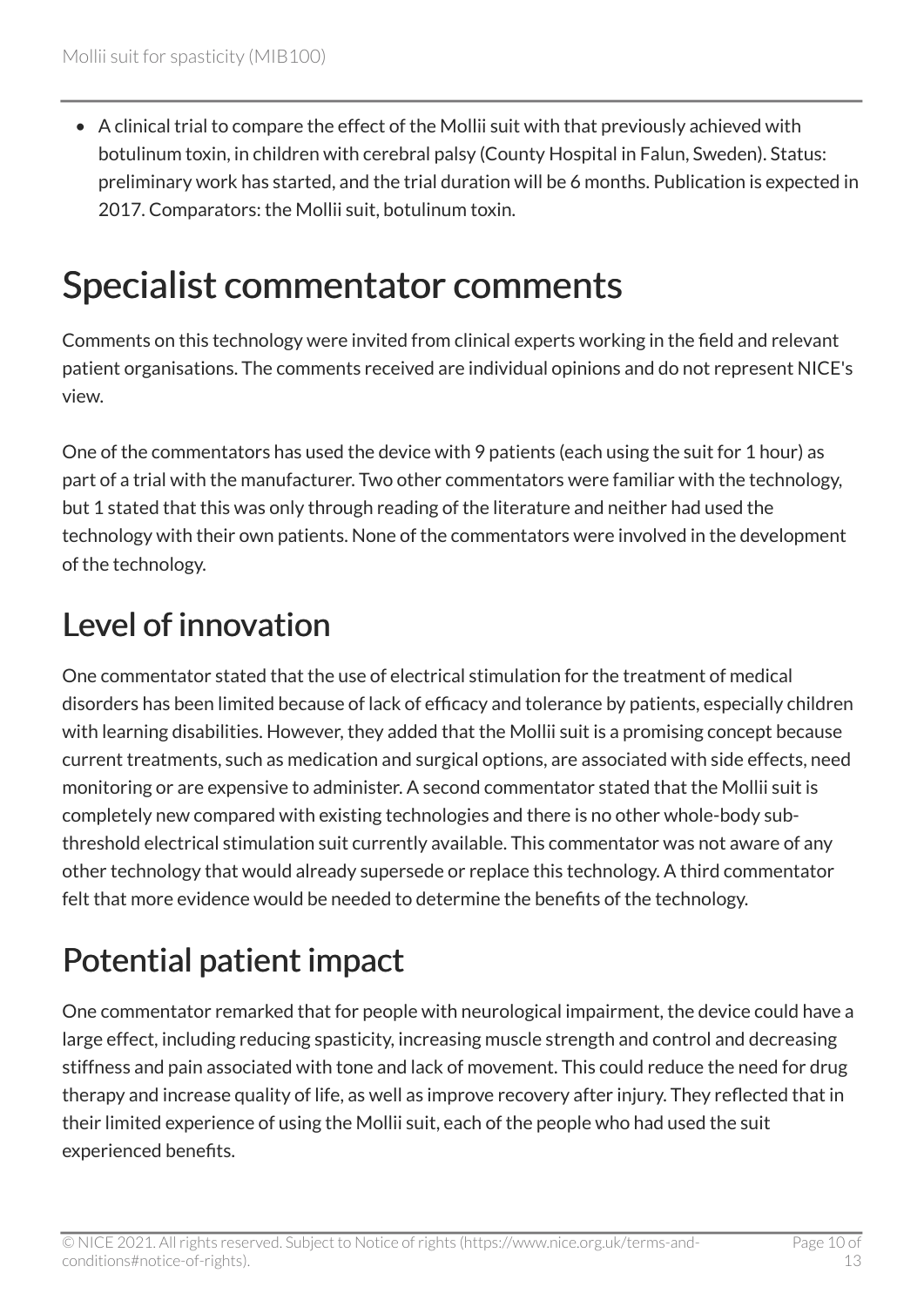A second commentator noted that several benefits have been proposed in the literature, such as improved muscle mass, increased range of movement, improved walking speeds and improved posture. They added that this could be helpful to prevent secondary musculoskeletal complications, especially in children with cerebral palsy, stroke and other acquired brain injuries. This commentator also stated that children with unilateral spastic disorders (of static causes) might benefit more than children with severe spastic quadriplegic cerebral palsy, although more longterm studies are needed to confirm this.

A third commentator stated that the current evidence is insufficient to draw any conclusions about potential patient benefit. They note that obnoxious stimuli can trigger spasticity and further research is needed to establish if the Mollii suit could cause harm to patients.

## Potential system impact

One commentator reported that the person providing the assessment for use of the technology would need training and also noted that additional storage and washing facilities would be needed. This commentator believed the person using the suit would need minimal training. A second commentator felt that use of the technology would not need, or lead to, any significant changes in facilities or infrastructure.

One commentator felt the technology could reduce costs by increasing the speed of recovery and reducing the need for drug therapy. Another commented that in theory the technology could lead to fewer hospital visits but several factors may influence this outcome (for example, the severity of spasticity, level of cognitive impairment, and other co-morbidities could mean the technology may not be suitable for all patients). Two commentators noted that there is a lack of evidence on the cost impact of the device.

# Patient organisation comments

The patient organisation Cerebra was asked to comment on this briefing. Cerebra asked the Peninsula Cerebra Research Unit (PenCRU) to provide comments, which are given here. These comments are those of PenCRU and do not represent the views of Cerebra.

PenCRU works with families of children with cerebral palsy but has not evaluated the Mollii suit before.

The Mollii suit is a novel approach to treating spasticity, far extending transcutaneous electrical nerve stimulation (TENS) applications.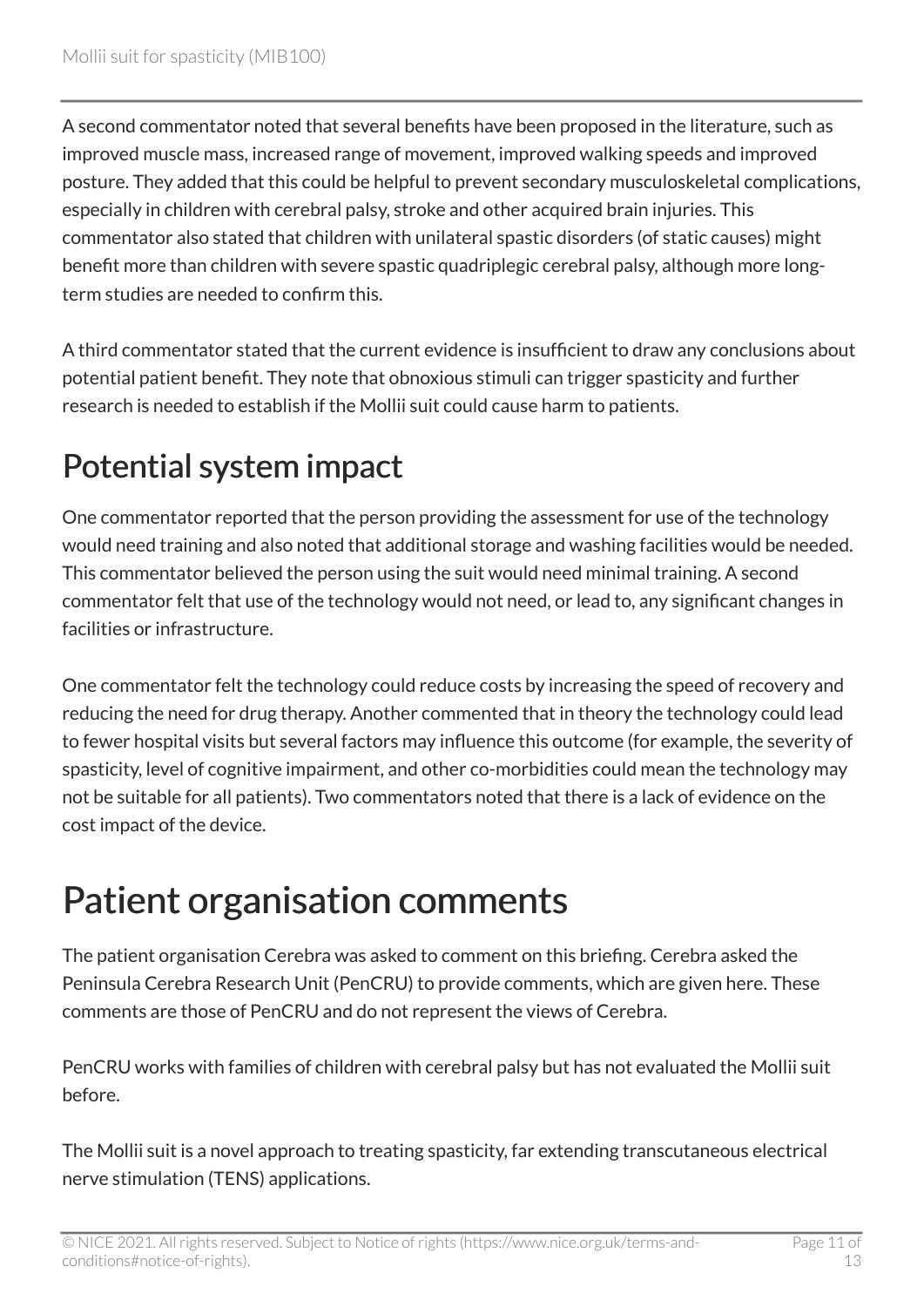However, there is a need for robust evidence to understand the effectiveness of TENS alone in reducing spasticity and improving function, in order to understand the comparative effectiveness of the Mollii suit.

Other whole-body garments made of Lycra, which have been used as orthoses, have been reported as hot, difficult to tolerate and can make going to the toilet difficult. It was also noted that it is likely that help would be needed with dressing.

The commentator remarked that a meaningful difference between standard care and the Mollii suit is yet to be determined. They believed a large effect on patient experience would need to be shown to alter therapy programmes. The patient experience would depend on whether any improved outcomes offset the burden of wearing the suit.

People using the Mollii suit would be likely to need special training, ongoing physiotherapy and monitoring by a paediatrician or clinician. Even if the effectiveness of Mollii suit was proven in research studies, there is large uncertainty that a reduction of cost would be realised.

## Specialist commentators

The following clinicians contributed to this briefing:

- Ms Kirsten Hart, clinical specialist physiotherapist, National Spinal Injury Centre, Buckinghamshire Healthcare NHS Trust. No conflicts of interest declared.
- Dr Santosh Mordekar, consultant paediatric neurologist, Sheffield Children's Hospital NHS Foundation Trust. No conflicts of interest declared.
- Dr Bhaskar Basu, consultant in rehabilitation medicine, University Hospital of South Manchester NHS Foundation Trust. Member of guideline development group for the NICE guideline on [major trauma: service delivery](http://www.nice.org.uk/guidance/ng40), published February 2016.

Representatives from the following organisation responded to a request for patient and carer organisation commentary on this briefing:

• Peninsula Cerebra Research Unit (PenCRU) University of Exeter Medical School.